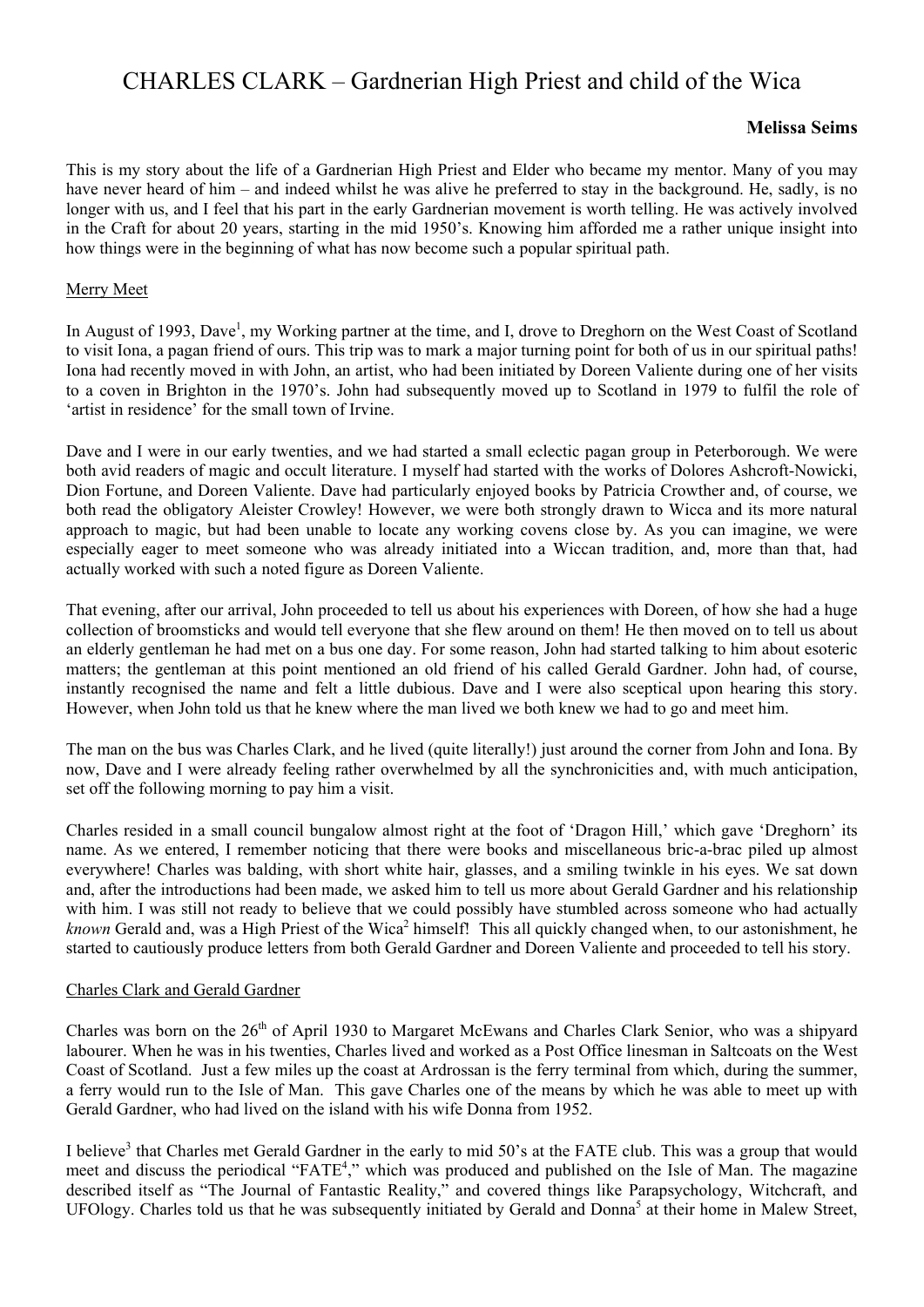Castletown, which he described as a "wee corner house with a big red barn attached." He went on to say that there was a housekeeper who was known for discouraging visitors and especially disliked Gerald's "witch friends!"

#### Charles and the Wica

Charles started his own coven back in Saltcoats in the late 1950's. The meetings would usually take place at his house on Davaar Road, and Gerald Gardner would sometimes attend them<sup>6</sup>; Gardner would have been in his seventies at this point, and Charles said of him that he had "mad white hair" that would be tousled by the wind! On one occasion Gerald had come over to see Charles; whilst there, he heard that the actress Diana Dors was appearing close by. Gerald, being an admirer of hers, hastily dashed off to see her!

By the early 60's, Charles had been instrumental in the creation of several other Gardnerian covens in Scotland, including ones based in Glasgow (which was run by one of his former High Priestesses, Edith), Fife, Edinburgh, and Perth. The latter was led by Campbell and Monique Wilson, (Loic and Olwen), whom Charles had originally initiated and 'brought in' to the Craft<sup>7</sup>. The Wilsons played a significant part in Gardnerian history as they went on to initiate others, probably most notably Raymond Buckland, who is an internationally noted author on Witchcraft and Magick.

Charles also became a 'secretary' for Gerald, who sent him inquiries from others for Charles to reply to. Charles wrote to me: "At one time I had over 100 letters a week, but very few were genuine Wica initiates." From time to time Doreen Valiente would also write to Charles to discuss issues that the Craft was facing. For example, in September 1964 (a few months after Gerald's death), Doreen writes to Charles about the publication of *Witch* by 'Rex Nemorensis,' a nom-de-plume of the stage magician, witch, and purported psychologist Charles Cardell. In the letter she describes this pamphlet as a "scurrilous attack upon the Craft and everyone in it", and continues "I feel sure that you will be glad to hear that the idea you put forward has in fact come to fruition. It doesn't mean that we all have to think alike, but it is in fact the old traditional way in which the Craft governed itself. There was overall unity of purpose but each coven had its own officers and did things in its own way – like the old Congregational churches as old Gerald used to say." At this time both Doreen and Charles had been initiated for over a decade and were both acutely aware of how damaging the 'politics,' that followed Gerald's death, could be to the Craft. Doreen had previously been involved in a rift over publicity that had divided the Bricket Wood coven in the summer of 1957, and Charles was involved in another altercation between members of the Scottish covens a few years later.

Another noted correspondent of Charles was Anton Miles, who on a visit to Britain in 1959 had been initiated into the Bricket Wood Coven at St Albans<sup>8</sup>. Anton had subsequently returned to Sydney, Australia where he, along with his High Priestess Diane, began corresponding with Charles who would send them material for their Book of Shadows and tutor them on Craft liturgy. Anton Miles' coven, who worshipped Pan and Diana, made the Australian news in 1961, where it was written about and pictured in the press<sup>9</sup> but then appears to have subsequently disbanded.

Carl Weschcke of Llewellyn publications was another of Charles' correspondents. In 1960, Carl contacted Gerald Gardner with some questions about Witchcraft, and after a few letters had been exchanged, Gerald referred Carl to Charles for further discussion. Although they never met in person, Charles and Carl wrote to each other for about 20 years. In 196910, Charles sent some typed documents, which Gerald had given him, to Carl in America. According to Charles, some years earlier, he and Gerald had discussed the merits of publishing Craft material and had agreed that it would help people understand Witchcraft better. Permission was thus given by Charles for Carl to write about the documents<sup>11</sup>. Extracts from them were subsequently published in Llewellyn's periodical, *Gnostica*. They were then largely forgotten until several years later, when they were re-discovered by Isaac Bonewits<sup>12</sup>. Isaac subsequently sent them to Aidan Kelly, who analyses them in his book, *Crafting the Art of Magic.*

By the early 70's, Charles had predominantly stopped his involvement with the Gardnerian movement and those in it. He told me that things had changed, and certain people had become obsessed with money and fame; he felt that the old Craft loyalty to each other had been disappearing. He was concerned that the Wica were losing sight of their initial goals and 'unity of purpose,' and were consequently fragmenting. When I first met Charles in 1993 I remember two things in particular that struck me about him. Firstly, although there had been an extensive period of time when he had been an Anglo-Catholic, the love he had for the spirit of the Craft had never left him. Furthermore, as he had been out of touch for so long, he actually had no idea how popular Witchcraft, in its many forms, had become!